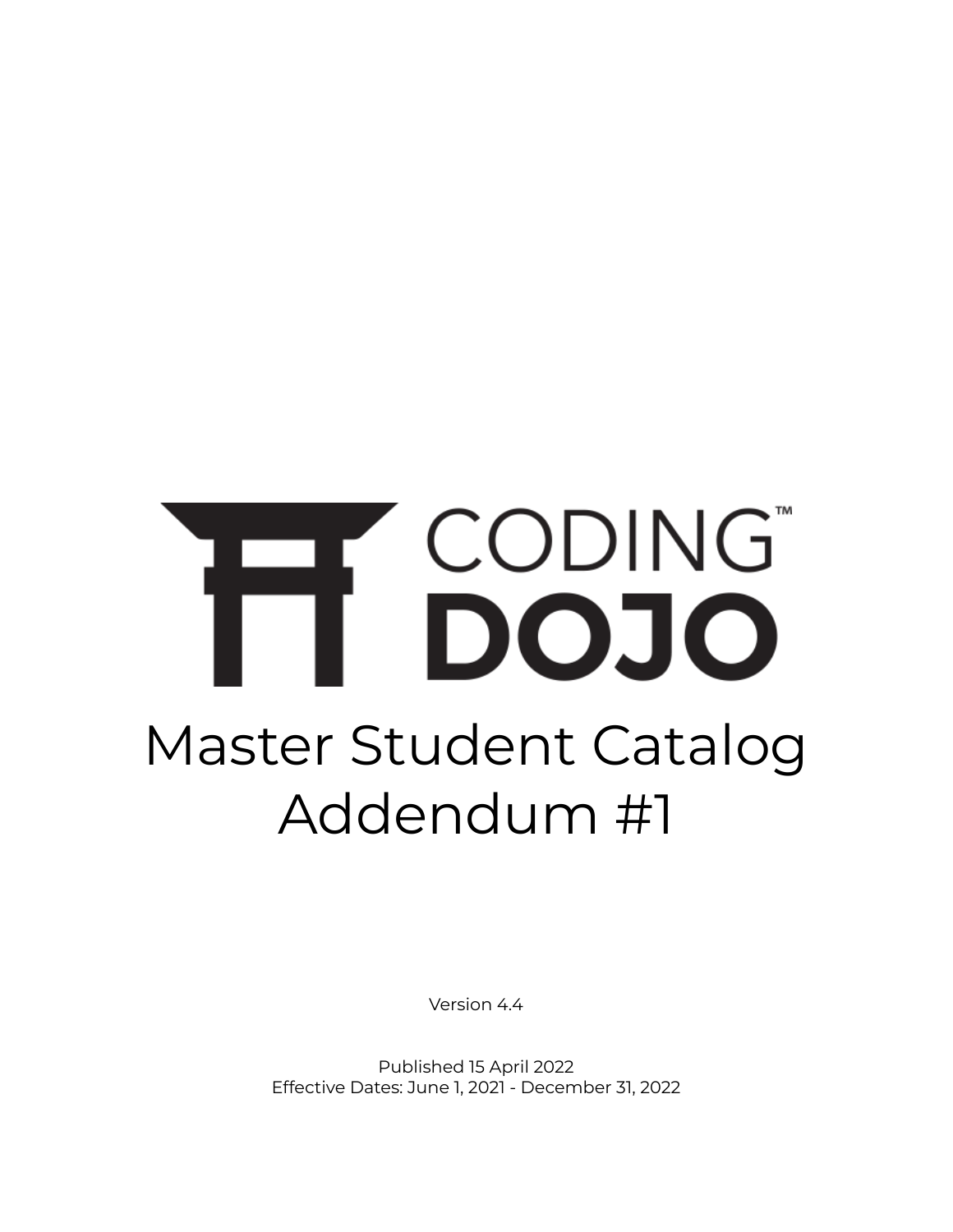#### **Addendum: Coding Dojo's Master Student Catalog for 2021-2022**

About Coding Dojo Master Student Catalog

Coding Dojo's Master Student Catalog is published annually and includes academic policies, procedures, programs, courses, and faculty. Every effort has been made to make the catalog accurate as of the date of publication; however, all policies, procedures, fees, and charges are subject to change.

#### **Purpose of this Addendum**

The purpose of this addendum is to provide additional information or changes that occurred after publication of the catalog and to make corrections that could affect student success. It is to be used in conjunction with the Master Student Catalog. This addendum is being provided in order for all curriculum information to be available for advice and program/course selection to better serve students, advisors, and the Coding Dojo community. This addendum may include approved changes or corrections to programs and courses as well as changes in policies and requirements. All changes and additions listed here supersede the information contained in the previous catalog version. All information contained in this addendum is subject to change without notice. Please visit [www.codingdojo.com/institutional-disclosures](http://www.codingdojo.com/institutional-disclosures) to access the full student catalog.

| <b>Summary of Changes</b> |                                                  |                                                                                                                                                             |
|---------------------------|--------------------------------------------------|-------------------------------------------------------------------------------------------------------------------------------------------------------------|
| <b>Addendum</b><br>Page # | <b>Catalog Section (Page)</b>                    | <b>Description</b>                                                                                                                                          |
| 1                         | Section 7, A. Hours of Operation<br>(Page 35)    | The Software Development Online<br>Full-Time class schedule will transition<br>from Pacific Standard Time to Mountain<br>Standard Time on May 1st, 2022.    |
| $\overline{2}$            | Section 7, E. TA Hours (Page 38)                 | The Software Development Online<br>Full-Time TA hours will transition from<br>Pacific Standard Time to Mountain<br>Standard Time on May 1st, 2022.          |
| 3                         | Section 9, B. Student Standing<br>(Page 47-48)   | Assignment checkpoint (progress and<br>end of stack) due times will transition<br>from Pacific Standard Time to Mountain<br>Standard Time on May 1st, 2022. |
| 4                         | Section 7, A. Student-Teacher Ratio<br>(Page 36) | Increase student to instructional staff<br>ratio from 25:1 to 35:1 for Full-Time<br>Programs                                                                |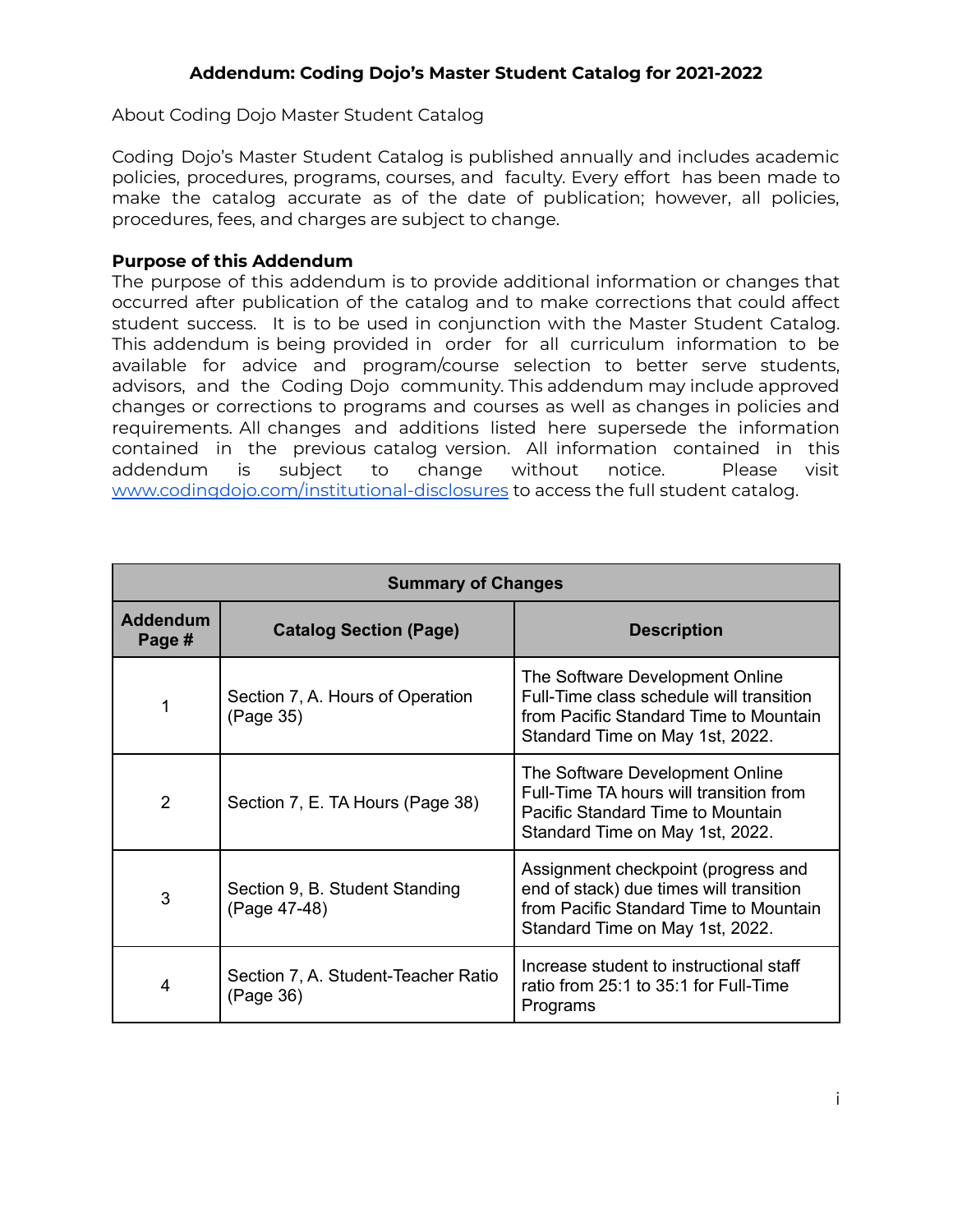### **Section 7A. Page 35**

## 7. Schedule

## A. Onsite and Online Full-Time: Hours of Operation

The business office of the Onsite Full-Time program is open Monday - Friday, 8:30am – 5:30pm Pacific Standard Time (PST) (except for holidays). Course lectures and supervised lab sessions for the Onsite Full-Time program are held Monday – Friday, 8:30am to 5:30pm PST (except for holidays). Students are encouraged to arrive early and/or stay late to work independently or in study groups.

Each campus is generally open from 8:00am to 6:00pm PST, Monday through Friday (except for holidays), with some campuses offering extended hours. Each student will have access either through a code, a key card, or some other form that protects entry or provides campus security. Students will receive more information on access during orientation for the program. Please consult with designated campus staff for more information for accessing the campus.

Coding Dojo prioritizes ensuring a safe and protected environment. However, Coding Dojo is not responsible for any personal property on or kept on the campus. Coding Dojo and staff are not liable for personal injury or for damage to or loss of personal property in or about the premises, regardless of the cause of such injury, loss, or damage, including but not limited to interruption of utilities or other casualty or failure of appliances.

Breaks (10 minutes or less) and mealtimes (one hour or less) are included in the daily schedule.

Course lectures and synchronous lab sessions for the Online Full-Time program are held Monday - Friday, 8:30am - 5:30pm Mountain Standard Time (MST).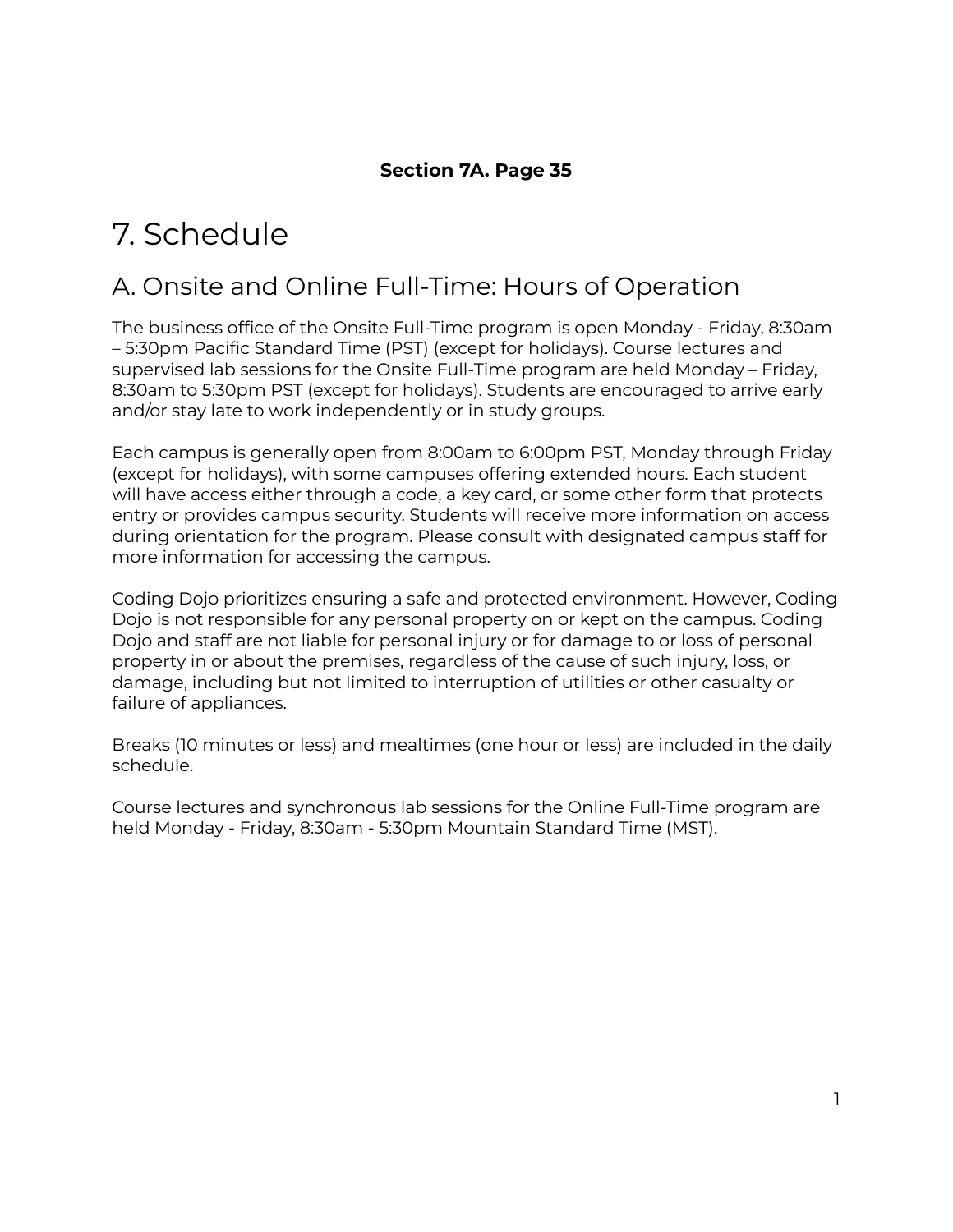# E. TA Hours

Software Development Onsite Full-Time Program: Students are guaranteed available TA hours from 2pm to 7pm (Central and Pacific depending on region) from Monday through Friday when classes are in session.

Software Development Online Full-Time Program: Students are guaranteed available TA hours from 2pm to 7pm Mountain Standard Time from Monday through Friday when classes are in session.

Software Development Online Part-Time Programs: Students are guaranteed available TA hours from 11am to 8pm Pacific Time during weekdays when classes are in session. Students are also guaranteed available TA hours from 8am to 6pm Pacific Time on weekends when classes are in session.

Specialist Online Part-TimePrograms: Students are guaranteed available TA hours from 3pm to 8pm Pacific Time during weekdays when classes are in session. Students are also guaranteed available TA hours from 11am to 2pm Pacific Time on Saturdays and 3pm to 7pm Pacific Time on Sundays when classes are in session.

Additional hours may be available but not guaranteed.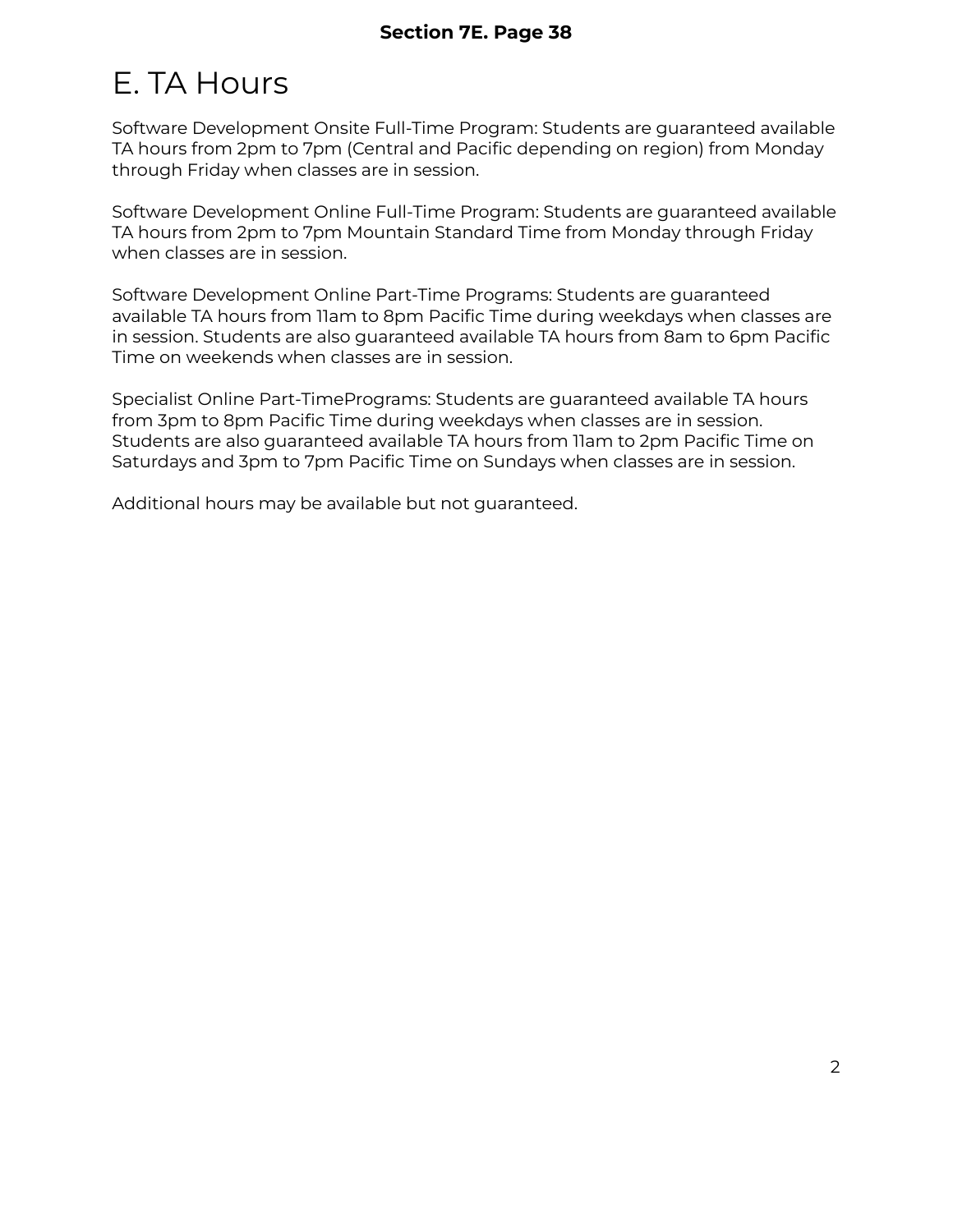# B. Student Standing

Each progress check will result in one of the following student standings outlined below.

A student is making **Satisfactory Progress** if the student is at or above 90% of core assignments at each progress checkpoint and/or at the end of each stack, as determined by valid assignment completion and submission through the learn platform.

- If missing one assignment would result in the student dropping below 90%, Satisfactory Progress is defined at the end of stack check only as completion of all core assignments less one (1) core assignment (e.g. a student completing a stack with 8 core assignments will be considered in good standing if 7 of 8 core assignments are completed by end of stack)
- In the event that the Learn Platform is down or the student is unable to submit assignments on the platform, credit will be given for assignments submitted by email to Instruction as long as the date and time submitted meet standard requirements.

Assignments due for Online Full-Time checkpoints must be completed by 11:59pm MST on the day before the cadence check to be counted. (e.g. Monday checkpoints based on assignments completed through Sunday). Assignments turned in day-of will count towards the next checkpoint.

Assignments due for all other programs progress checkpoint must be completed by 11:59pm PST on the day before the cadence check to be counted (e.g. Monday checkpoints based on assignments completed through Sunday). Assignments turned in day-of will count towards the next checkpoint.